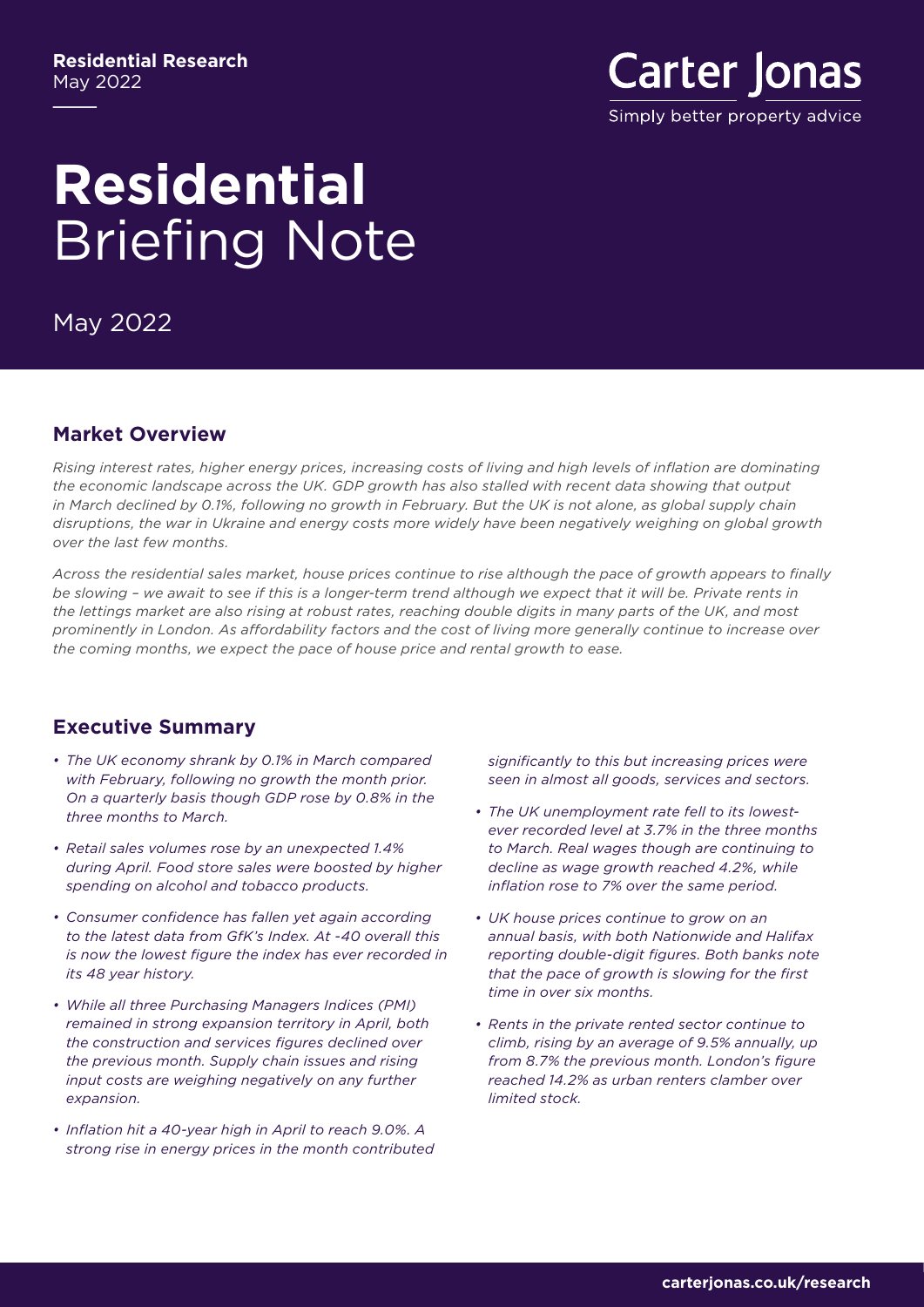## **UK economic backdrop**

- GDP fell by 0.1% in March, following no change in February (revised down from +0.1%). The services sector declined by 0.2% on the month and this was the main contributing sector to the decline, mainly resulting from a large decrease in the wholesale and retail trade and repair of vehicles and motorcycles this month. On the other hand, the construction sector rose by 1.7% while the production sector also declined by 0.2%. On a more positive note, GDP rose by 0.8% in the three months to March, with the services sector being the main upward contributor. However, it is widely anticipated that with cost of living and inflation now swiftly rising, this will probably be the high point for GDP growth in 2022.
- Retail sales volumes increased in April, up 1.4% compared with the month prior when a (revised) fall of 1.2% was experienced, according to the latest ONS data. Some of the increase may be reflecting consumers opting to stay in rather than going out, perhaps to save money due to rising prices. Supermarket food store sales rose by nearly 3%, amid higher spending on alcohol and tobacco products. Drinks store sales also rose by 8.4% over the month with the food and drink sector accounting for the majority of the increase in sales during the month.
- GfK's Consumer Confidence Index fell by a further two points to -40 in May, the lowest score ever recorded since records began in 1974. The score is now one point lower than during the peak of the banking and financial crisis in 2008. Consumers appear most worried about the general economy over the previous year, this submeasure fell to -63 while the forward-looking general economy measure fell to -56. The Major Purchase Index has now declined in each of the last six months to -35.
- The S&P Global / CIPS Manufacturing PMI moved up slightly in April, to 55.8 from March's 55.3 reading. Delivery delays were cited as having reduced from earlier in the year, while higher production rates were linked with new business intakes. Downward pressure has come from a subdued overseas market, the war in Ukraine and transportation issues including higher shipping costs and customs checks.
- The UK Services PMI remains in very strongly positive territory at 58.9 in April, but this is well below March's figure of 62.6 and there are signs that rising costs and the war in Ukraine will limit the pace of growth going forward. New business growth stalled sharply and is the weakest figure this year. Business confidence has also dropped to its weakest level in over 18 months, while input costs rose to their highest rate in the 26 years of this data.
- Last of the sectoral PMI's, the UK Construction index also declined in April, down to 58.2 from 59.1 the previous month. This is still indicative of strong growth in the sector with new orders growing, albeit at their lowest rate this year. Rising material costs, higher borrowing costs and geopolitical uncertainty are all cited as placing downward pressure on future demand.
- UK consumer price inflation reached 9.0% in the 12 months to April, a significant rise over March's figure of 7.0% and the highest rate in over 40 years, according to the latest data from the Office for National Statistics (ONS). The sharp rise in energy prices in April was a significant contributor but other increases came from recreational and cultural activities, restaurant and hotel prices, food and non-alcoholic beverages and household goods.
- As was widely anticipated, the Bank of England increased interest rates at the Monetary Policy Committee's latest meeting, moving from 0.75% to 1.0%. Rates have not been this high since 2009 and this is the fourth time in a row that interest rates have risen. The MPC noted that they expect "a material deterioration in the outlook" for the UK economy, as inflation is now expected to increase to 10% and GDP is now expected to contract by 0.25% next year. External shocks to the economy including the war in Ukraine as well as widely increasing costs across most sectors will put strong pressure on consumers and businesses, with the Bank also anticipating a rise in unemployment over the next two years.
- UK employment increased on the quarter to 75.7%. This reflects a 0.1 percentage point increase over the previous three months, but it is still 0.9 percentage points lower than before the pandemic. The unemployment rate however decreased yet again, falling to 3.7% in the three months to March, its lowest rate in 50 years, since records began.
- The tight labour market is also shown in the number of vacancies, which rose again between February and April, to a new record of 1.295 million. Data shows that the pace of vacancy growth may be slowing, but 11 of 18 industry sectors are still displaying record high ratios of vacancies to employed persons.
- Regular pay is lagging behind inflation as wage growth reached 4.2% per annum in the three months to March (excluding bonuses). Adjusted for inflation this means wages fell by 1.2% over the period, as the cost of living continues to squeeze. Job-to-job moves are beginning to slow as consumer confidence falls and employees feel 'safer' staying put. As a result, this may be bringing the pace of wage growth down.

*\*Click to see the [latest market indicators](#page-4-0) at the end [of document](#page-4-0)*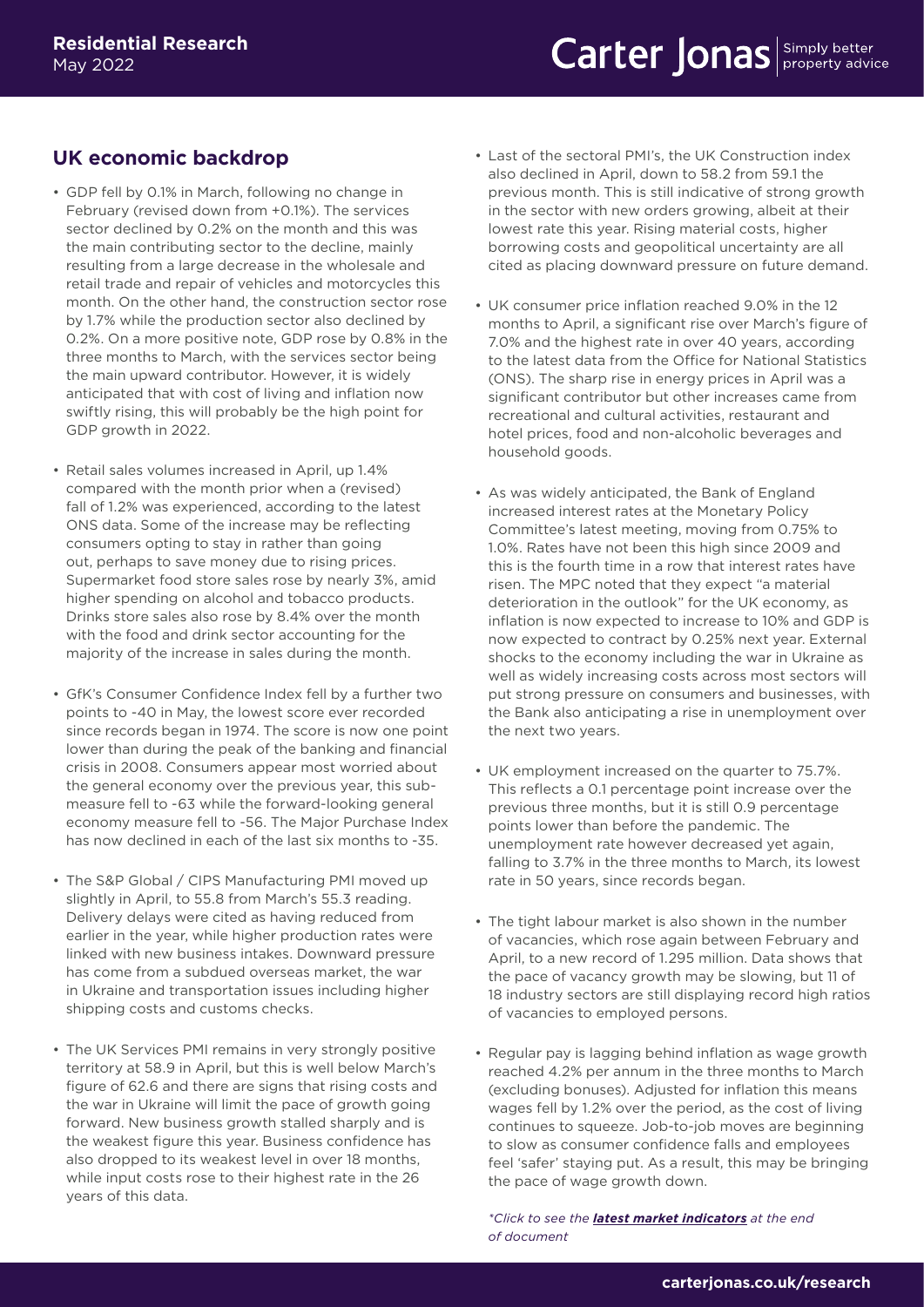## **Residential property market**

#### **Sales Prices and Rents**

- Annual UK house price growth slowed slightly in April, to 12.1% down from March's long-term high of 14.3%, according to Nationwide. Nevertheless, as the bank goes on to say, this is the 11th time in the last 12 months that house price growth has been in double digits. On a monthly basis, house price growth is also slowing, moving from 1.1% in March to just 0.3% in April.
- The pace of house price growth slowed in April according to Halifax, as well. Annually, prices rose by 10.8% but this is down from 11.0% in March. On a monthly basis house price inflation was found to have risen by 1.1% during the month, compared with 1.5% the month prior. Halifax notes that detached and semi-detached property prices have risen by over 12% over the past year, compared with 7.1% for flats, further enforcing the notion that the majority of demand has come from larger families looking to upsize or relocate for more space.
- The official house price index from HM Land Registry and the ONS found that UK house prices rose by an average of 9.8% over the 12 months to March, down from (an upwardly revised) 11.3% in February. On a monthly basis prices grew by an average of 0.3%, with this monthly growth showing signs of slowing. Average UK house prices are now £278,436, equating to an additional £45,750 to the average cost of a house since the pandemic began two years ago.
- House prices in the East Midlands were found to have grown the most in March, with the average property price there rising by 12.4% on the year. This was closely followed by Wales and the South East which posted 11.7% house price growth. This is now the 13th consecutive month of double-digit house price inflation in Wales, with prices there now averaging £206,400. This is 24% above where they were at the start of the pandemic two years ago, or nearly £40,000 more.
- Across our Carter Jonas office location areas, yet again the top of the table is dominated by areas across the South and West, with Cornwall experiencing a 15.3% increase, although this is closely followed by Winchester (14.7%), and North Northamptonshire (14.5%), West Oxfordshire (14.4%) and Bath and North East Somerset (14.4%).
- London's house price growth is still more subdued when compared with most of the rest of the country although this month prices across the prime central

London market jumped by a hefty 14.2%, while south west London saw increases of 8.3%, some of the strongest growth we have seen in these areas recently.

- House prices continue to be driven upwards amid a backdrop of restricted supply, according to the April edition of the RICS residential market survey. A net balance of +80% of respondents noted an increase in house prices during the month, up from +74% in March. This measure is a little forward-looking, so it can be assumed that prices in the near-term will continue to rise. A net balance of +62% of participants expect prices to continue to increase over the next 12 months, down slightly from two months prior when the balance was +78%.
- Zoopla's latest house price index (March) reports annual price growth of 8.3% across the UK as buyer demand continues putting upward pressure on prices. Yet again, the highest house price growth was recorded in Wales (12.1%), compared with a meagre rise of 3.4% in London.
- Rents across the country continue to rise substantially, with HomeLet noting a UK annual growth rate of 9.5% in April (although this drops slightly to 7.9% when London is excluded). Greater London has now seen the sixth consecutive month of double-digit rental growth, now reaching an annual rate of 14.2% according to the series. Scotland was next in the table with 12.3% growth recorded, followed by the North West at 11% annual increase.
- Rightmove's first quarter 2022 rental index also reports rapidly rising asking rental rates across the country. UK asking rents were said to have risen by 10.8% annually, the first time this dataset has risen by over 10%. Greater London asking rents grew by 14.3% according to the web giant, the largest annual rise of any region since their records began.
- Zoopla / Hometrack's Q1 2022 rental market report finds that rents across the UK rose by an average of 11%. Across London, rents were found to have risen by 15.7% annually. The report goes on to say that rental growth is likely to ease over the latter half of 2022 due to increasing affordability constraints and 'challenging economic conditions'.
- The May RICS residential market survey reports that +63% of respondents expect rents to rise over the next three months, once again a new record for this metric, in the over 23 years of data collection. All regions and countries of the UK expect to see rental growth pressure continue over the short term.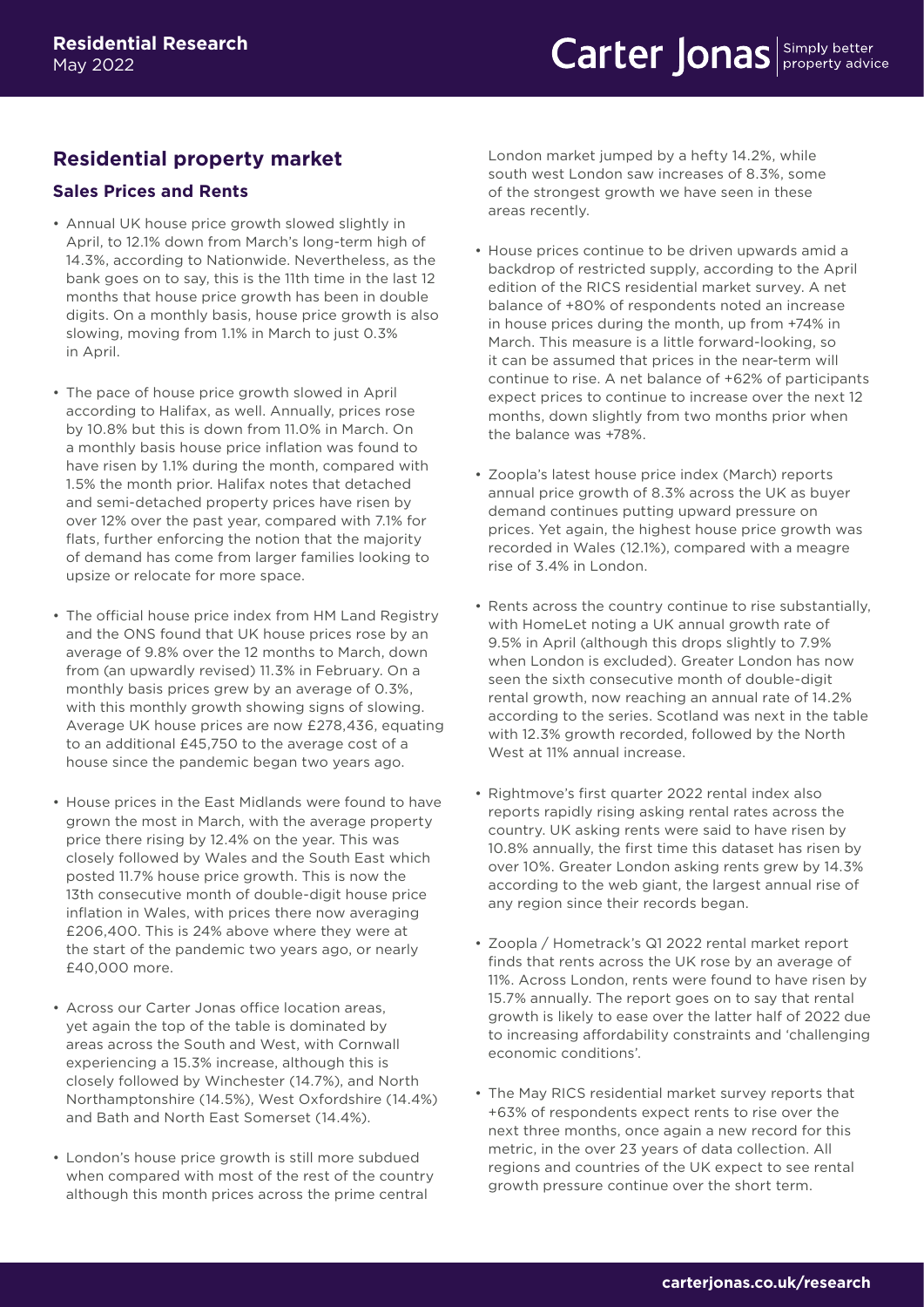#### **Activity**

- Bank of England data on mortgage approvals for March (latest data) finds that the number of approvals has not changed over February's figure, reaching 70,691 for the month. Although these numbers are down significantly from the same time last year, they are still above their longer-run pre-COVID average by around 6% and indicate that demand is so far holding up, despite rising interest rates and inflation.
- Property transactions during March (HMRC latest data) actually rose, increasing 3% over February to just under 115,000 transactions. This remains well above the longer-term average although as with mortgage levels, it is well below the same time last year when 183,000 transactions took place (March 2021 however was the 'original' end of the stamp duty holiday, before it was extended).
- Meanwhile Zoopla's latest house price index report mirrors the transaction data in that buyer demand is still very strong, sitting at 58% above the five-year average for this time of year. On the other hand, the number of properties listed for sale is 40% below the five-year average. Having said that, the web giant does go on to say that the supply of newly listed homes for sale has started to rise.
- A striking 38% of consumers are either considering or are in the process of a move according to Nationwide. The Bank conducted a consumer survey as part of their latest house price index this month. On a regional level, the number was highest in London where almost half of those surveyed said they were moving or considering a move.
- Buyer demand remained in positive territory according to the RICS April market survey. A net balance of +10% of participants reported another increase in new buyer enquiries, little changed from +9% the previous month. Meanwhile, new instructions were again virtually unchanged with a net balance of -1% of respondents indicating there were new listings. Average stock levels on agents' books remain at historically low levels while market appraisals undertaken have also seen very little change.
- Tenant demand in the rental sector continues to outstrip supply with Rightmove noting in their latest quarterly rental market tracker. On a national basis tenant demand is up 6% while available properties are down 50% compared to the same period last year. In London though the mismatch is even more stark with tenant demand up by 81% while available properties are down 47% compared to the more 'normal' market in 2019.
- Zoopla's latest quarterly rental report finds that tenancy lengths are rising. Tenants may be more inclined to stay put, negotiating with the current landlord rather than moving and risking a higher rent increase.
- Once again, the RICS market survey on the lettings side reported a net balance of +52% of participants noting an increase in tenant demand in the three months to April. At the same time, the landlord instruction indicator remained negative at -7%, although this is not as low as the previous four months which were all in double-digit negative territory.

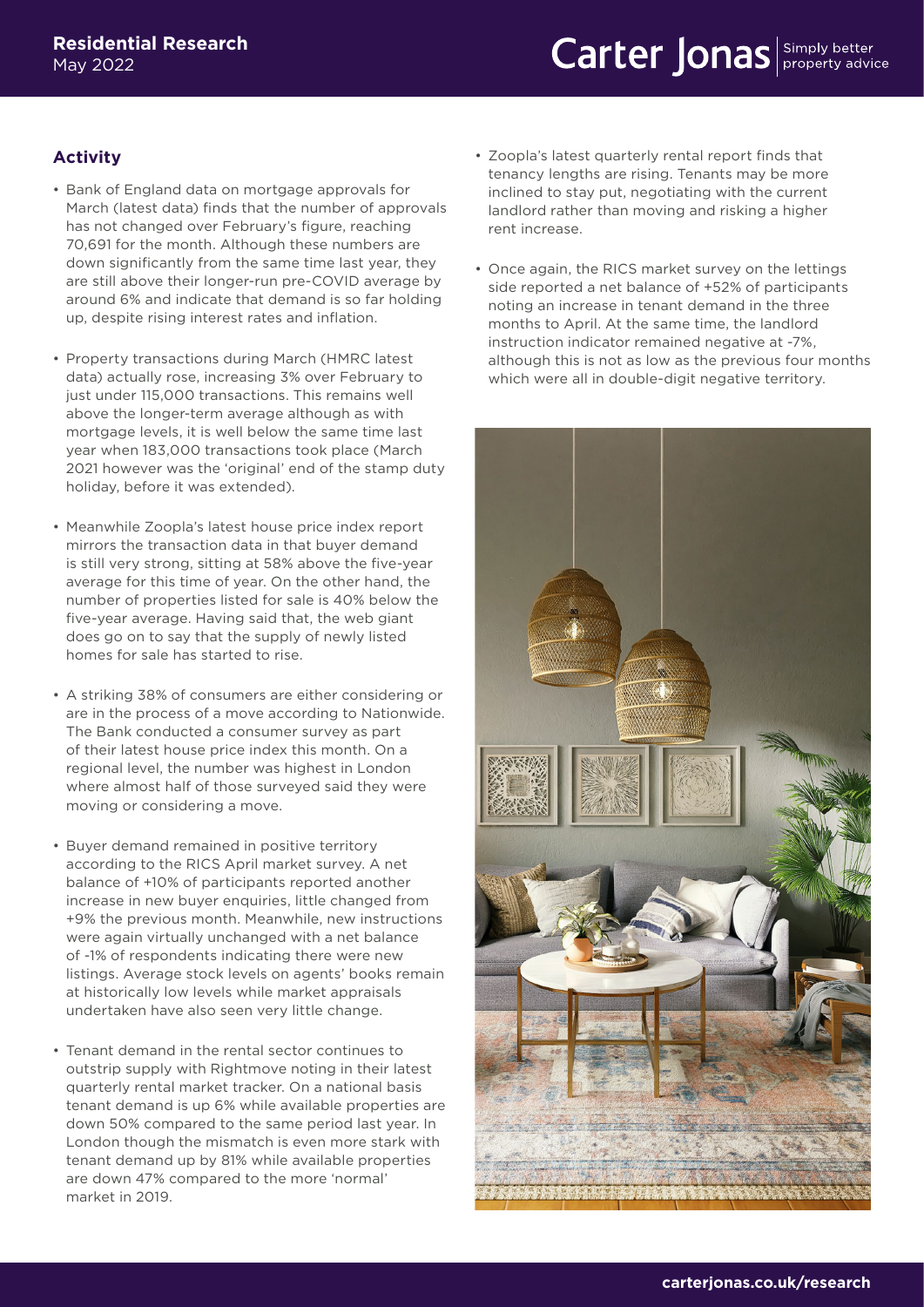## <span id="page-4-0"></span>**HM Treasury Forecasts for the UK Economy,** April 2022

*Sources: HM Treasury Consensus Forecasts (2022 & 2023, April 2022, 2024-2026, February 2022)*

|                                        | 2022 | 2023 | 2024 | 2025 | 2026 |
|----------------------------------------|------|------|------|------|------|
| <b>Official Bank Rate (%)</b>          | 1.19 | 1.46 | 1.39 | 1.49 | 1.53 |
| <b>House Price Growth (annual, %)</b>  | 4.3  | 1.0  | 1.9  | 2.4  | 2.7  |
| CPI inflation rate (annual average, %) | 7.2  | 2.5  | 2.0  | 2.0  | 2.0  |
| Unemployment rate (%)                  | 4.1  | 4.0  | 3.9  | 3.9  | 3.9  |
| GDP (annual, %)                        | 4.1  | 1.5  | 1.6  | 1.6  | 1.6  |
| Average earnings growth (annual, %)    | 4.7  | 3.4  | 3.1  | 3.2  | 3.3  |

### **Select Market Indicators,** latest versus previous data

*Sources: ONS (unless otherwise indicated) (final six indicators retrieved 20 May)*

|                                                    | <b>Current</b> | <b>Previous</b> | <b>Direction</b><br>of change |
|----------------------------------------------------|----------------|-----------------|-------------------------------|
| <b>GDP monthly (month-on-month)</b>                | $-0.1%$        | 0.0%            | ↓                             |
| Retail sales volume (monthly % change)             | $+1.4%$        | $-1.2%$         | ♠                             |
| <b>GfK Consumer Confidence Index</b>               | $-40$          | $-38$           | ↓                             |
| <b>S&amp;P Global / CIPS Manufacturing PMI</b>     | 55.8           | 55.2            | ♠                             |
| <b>S&amp;P Global / CIPS Construction PMI</b>      | 58.2           | 59.1            | ↓                             |
| <b>S&amp;P Global / CIPS Services PMI</b>          | 58.9           | 62.6            | ↓                             |
| <b>Inflation rate (CPI)</b>                        | 9.0%           | 7.0%            | ♠                             |
| Interest rate                                      | 1.0%           | 0.75%           | ↟                             |
| <b>Employment rate</b>                             | 75.7%          | 75.5%           | ♠                             |
| <b>Unemployment rate</b>                           | 3.7%           | 3.8%            | ↓                             |
| Weekly earnings growth, regular pay (excl bonuses) | 4.2%           | 4.0%            | ♠                             |
| Nationwide annual house price inflation            | 12.1%          | 14.3%           | ↓                             |
| <b>Halifax annual house price inflation</b>        | 10.8%          | 11.0%           | ₩                             |
| <b>Official UK House Price inflation (annual)</b>  | 9.8%           | 11.3%           | ↓                             |
| HomeLet Rental Index (annual growth, UK)           | 9.5%           | 8.7%            | ♠                             |
| £ Sterling: \$ USD                                 | \$1.25         | \$1.30          | ↓                             |
| £ Sterling: € Euro                                 | €1.18          | €1.20           | $\ddot{\phantom{0}}$          |
| <b>Brent Crude Oil (USD)</b>                       | \$111.95       | \$106.47        | ♠                             |
| Gold (USD)                                         | \$1,844.35     | \$1,943.33      | ↓                             |
| <b>FTSE 100</b>                                    | 7.417.76       | 7.581.60        | ↓                             |
| UK 5 YEAR GILT YIELD                               | 1.6095         | 1.8020          | J                             |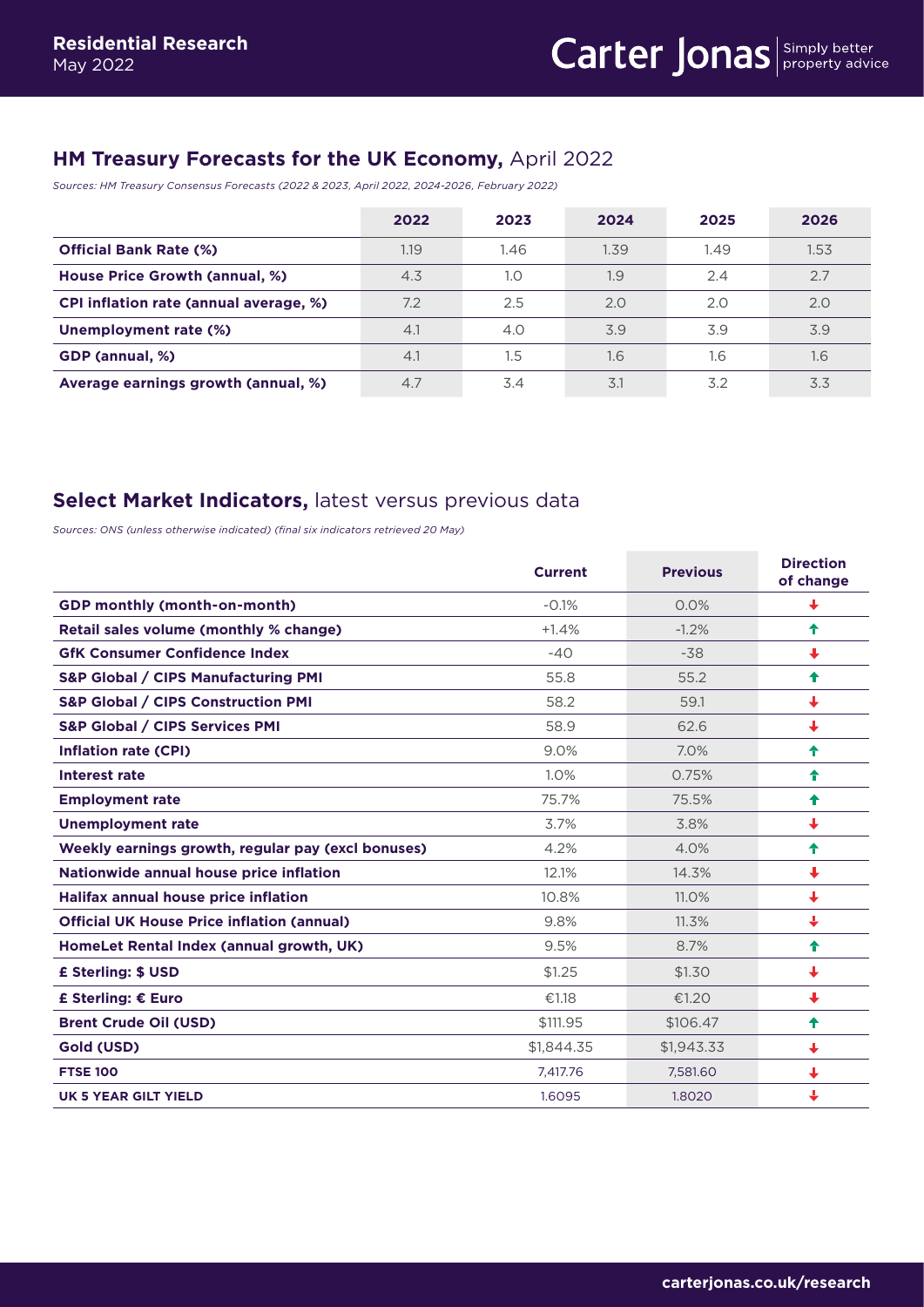## **Official House Price data,** HM Land Registry, March 2022

*Sources: HM Land Registry* 

| <b>CJ Regional Location</b>  | <b>Average Price</b> | <b>Monthly Change (%)</b> | <b>Annual Change (%)</b> |
|------------------------------|----------------------|---------------------------|--------------------------|
| Cornwall                     | £305,969             | 0.9%                      | 15.3%                    |
| Winchester                   | £507,658             | 3.3%                      | 14.7%                    |
| North Northamptonshire       | £259,402             | 2.2%                      | 14.5%                    |
| West Oxfordshire             | £392,925             | 2.0%                      | 14.4%                    |
| Bath and North East Somerset | £423,691             | 1.0%                      | 14.3%                    |
| Devon                        | £323,677             | $-0.2%$                   | 13.3%                    |
| Cambridgeshire               | £348,130             | 1.0%                      | 13.2%                    |
| Vale of White Horse          | £422,393             | 1.8%                      | 12.9%                    |
| Somerset                     | £292,007             | 0.9%                      | 12.3%                    |
| South Cambridgeshire         | £443,896             | 0.9%                      | 11.4%                    |
| <b>Suffolk</b>               | £292,939             | 0.4%                      | 11.3%                    |
| Wiltshire                    | £327,741             | 1.7%                      | 11.3%                    |
| Dorset                       | £345,976             | 0.3%                      | 11.2%                    |
| York                         | £306,919             | 1.1%                      | 10.9%                    |
| West Northamptonshire        | £285,757             | 1.6%                      | 10.4%                    |
| <b>West Berkshire</b>        | £396,166             | $-1.0%$                   | 10.2%                    |
| South Oxfordshire            | £495,695             | 1.5%                      | 9.7%                     |
| Harrogate                    | £329,191             | 1.7%                      | 8.7%                     |
| Oxford                       | £471,179             | 1.7%                      | 8.7%                     |
| Leeds                        | £226,876             | 0.1%                      | 8.4%                     |
| Cambridge                    | £486.061             | 0.4%                      | 7.4%                     |

| <b>UK Region</b>         | <b>Average Price</b> | <b>Monthly Change (%)</b> | <b>Annual Change (%)</b> |
|--------------------------|----------------------|---------------------------|--------------------------|
| East Midlands            | £240,329             | 1.2%                      | 12.4%                    |
| <b>Wales</b>             | £206,395             | 0.4%                      | 11.7%                    |
| South East               | £384,966             | $1.1\%$                   | 11.7%                    |
| South West               | £313,834             | 0.1%                      | 10.9%                    |
| East of England          | £343,900             | $-0.8%$                   | 10.9%                    |
| West Midlands region     | £240,528             | $1.1\%$                   | 10.3%                    |
| <b>England</b>           | £297,524             | 0.3%                      | $9.9\%$                  |
| <b>United Kingdom</b>    | £278,436             | 0.3%                      | 9.8%                     |
| North West               | £205,121             | 0.4%                      | 9.7%                     |
| Yorkshire and The Humber | £199,607             | $-0.2%$                   | 9.0%                     |
| North East               | £154,913             | 1.1%                      | 8.7%                     |
| London                   | £523,666             | $-0.9%$                   | 4.8%                     |

| <b>London</b>        | <b>Average Price</b> | <b>Monthly Change (%)</b> | <b>Annual Change (%)</b> |
|----------------------|----------------------|---------------------------|--------------------------|
| London               | £523,666             | $-0.9\%$                  | 4.8%                     |
| Prime Central London | £1.241.123           | 4.3%                      | 14.2%                    |
| South West London    | £719,896             | 0.7%                      | 8.3%                     |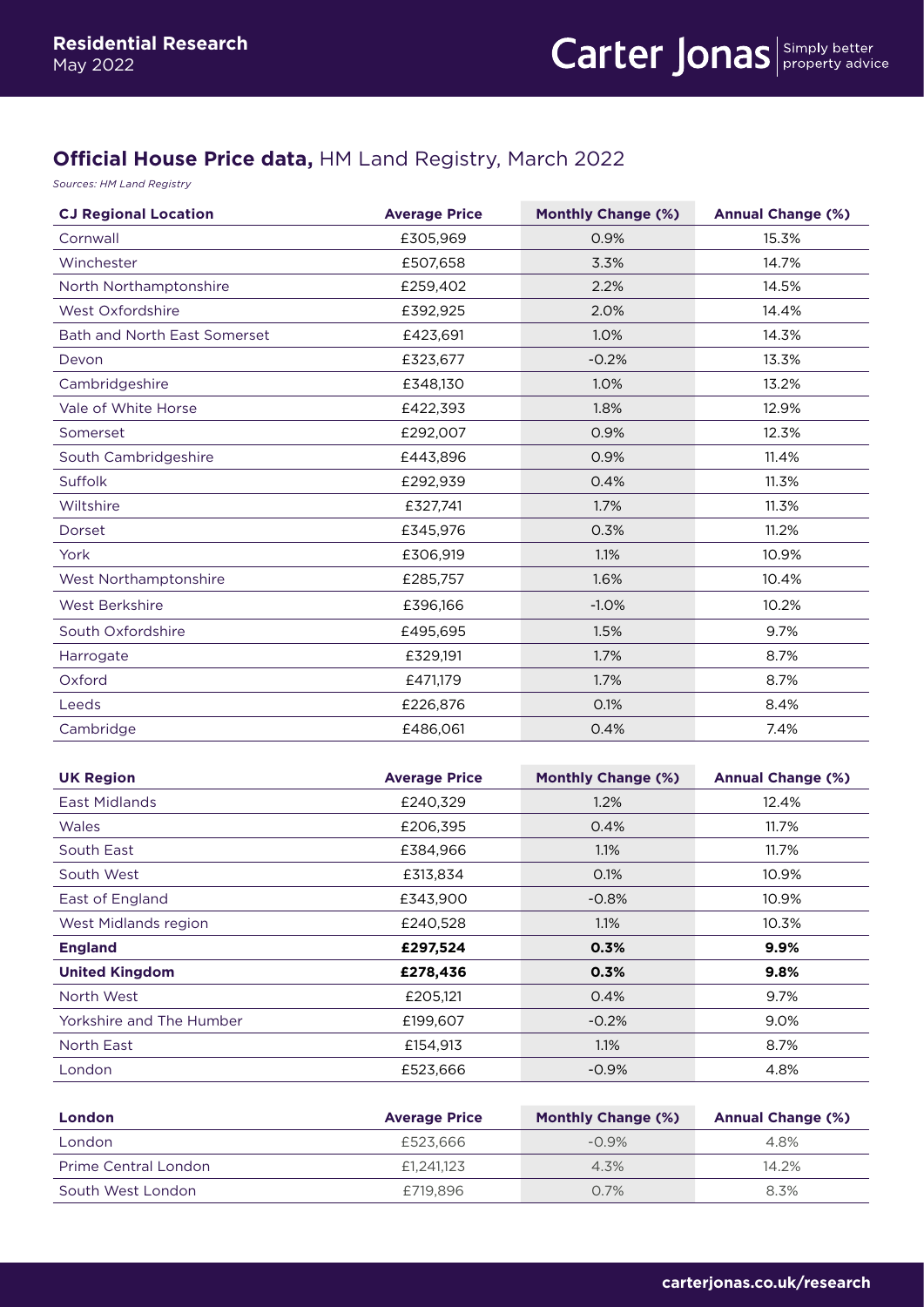## **Official House Price data,** HM Land Registry, March 2022

*Sources: HM Land Registry* 

| <b>London Borough</b>  | <b>Average Price</b> | <b>Monthly Change (%)</b> | <b>Annual Change (%)</b> |
|------------------------|----------------------|---------------------------|--------------------------|
| Kensington And Chelsea | £1,451,567           | 5.6%                      | 20.3%                    |
| Richmond upon Thames   | £770,509             | 1.5%                      | 13.6%                    |
| <b>Bexley</b>          | £395,675             | 1.6%                      | 10.3%                    |
| Barking and Dagenham   | £342,466             | 0.2%                      | 9.8%                     |
| <b>Bromley</b>         | £495,597             | 0.9%                      | 9.4%                     |
| Sutton                 | £430,730             | 0.7%                      | 9.1%                     |
| Ealing                 | £546,906             | 3.3%                      | 8.9%                     |
| Redbridge              | £485,183             | 0.9%                      | 8.8%                     |
| City of Westminster    | £1,030,679           | 2.4%                      | 8.0%                     |
| Camden                 | £868,105             | $-1.8%$                   | 7.8%                     |
| Croydon                | £419,612             | 3.2%                      | 7.5%                     |
| Hillingdon             | £453,297             | 0.7%                      | 6.5%                     |
| <b>Barnet</b>          | £576,886             | $-1.1%$                   | 6.4%                     |
| <b>Havering</b>        | £408,884             | $-0.4%$                   | 6.3%                     |
| Wandsworth             | £635,944             | 0.8%                      | 6.1%                     |
| Greenwich              | £433,711             | 0.9%                      | 6.0%                     |
| Harrow                 | £510,962             | $-1.5%$                   | 5.2%                     |
| Hammersmith and Fulham | £753,234             | $-0.3%$                   | 5.0%                     |
| London                 | £523,666             | $-0.9%$                   | 4.8%                     |
| Hackney                | £620,454             | $-2.8%$                   | 4.7%                     |
| Merton                 | £564,749             | $-0.6%$                   | 4.3%                     |
| Newham                 | £408,856             | 1.3%                      | 3.8%                     |
| <b>Waltham Forest</b>  | £499,051             | 2.1%                      | 3.2%                     |
| <b>Tower Hamlets</b>   | £482,997             | 0.3%                      | 3.1%                     |
| Enfield                | £434,190             | $-0.3%$                   | 2.8%                     |
| Islington              | £699,757             | 2.5%                      | 2.0%                     |
| Kingston upon Thames   | £516,015             | $-1.0%$                   | 2.0%                     |
| Haringey               | £584,622             | $-1.0%$                   | 1.5%                     |
| Lambeth                | £542,820             | $-0.4%$                   | 1.4%                     |
| Hounslow               | £431,343             | $-1.6%$                   | 1.3%                     |
| <b>Brent</b>           | £513,666             | $-1.0%$                   | 0.1%                     |
| Southwark              | £525,923             | $-2.4%$                   | 0.0%                     |
| Lewisham               | £446,777             | 2.8%                      | $-0.5%$                  |
| Outer London           | £478,225             | 0.6%                      | 6.7%                     |
| Inner London           | £616,036             | 0.4%                      | 4.1%                     |